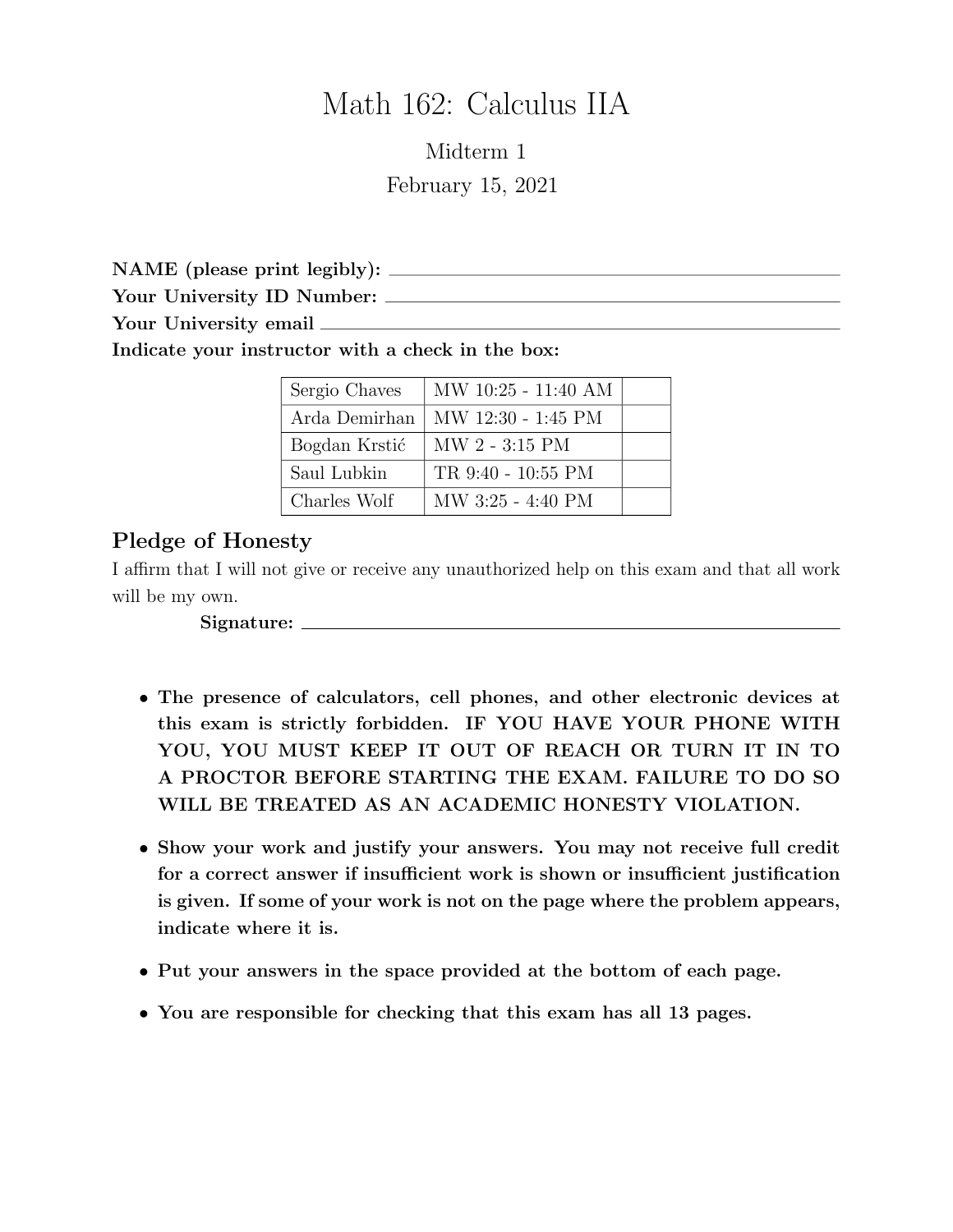(a) Evaluate the integral 
$$
\int_0^{\pi/4} \frac{4x - 6}{1 + x^2} dx.
$$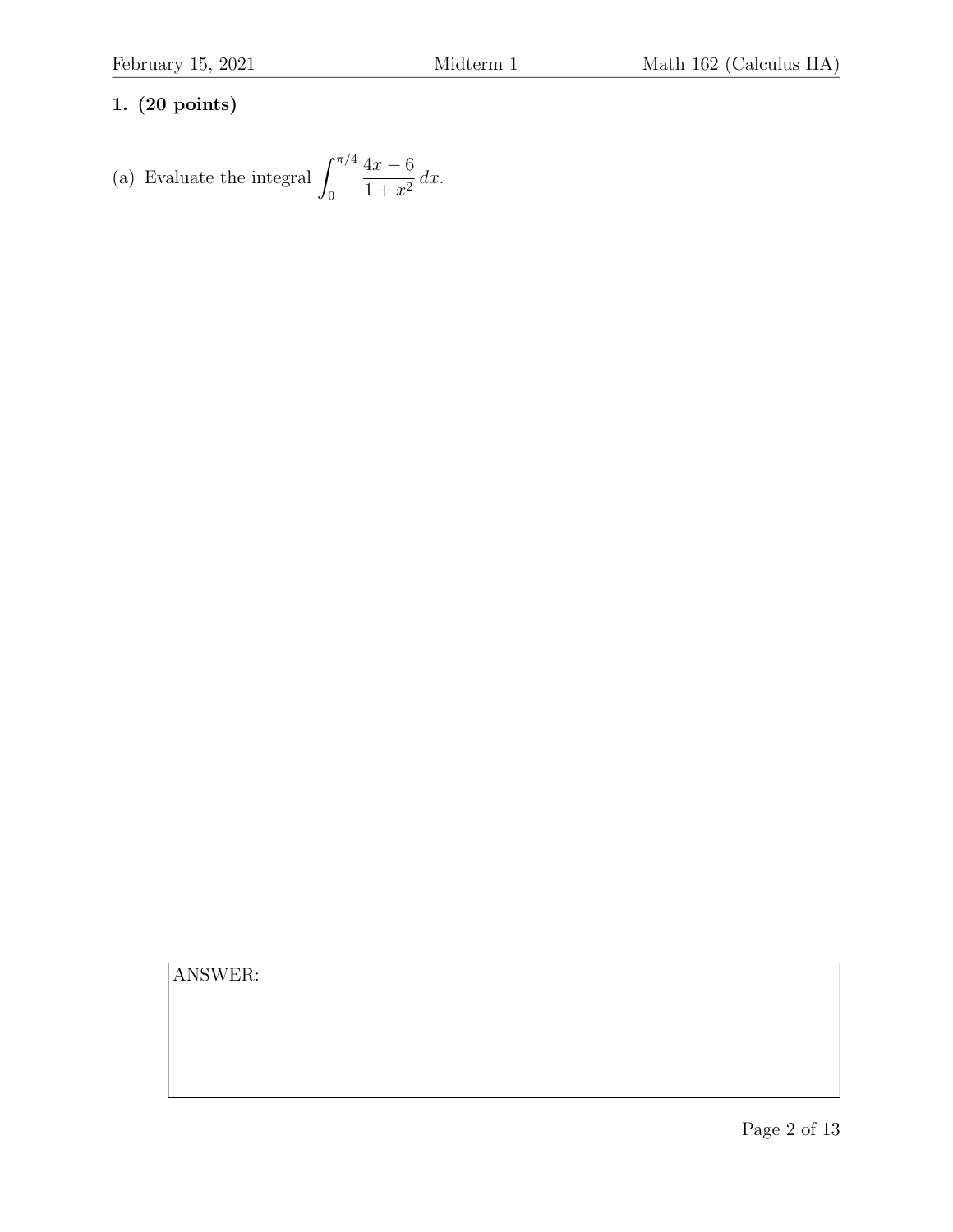(b) Evaluate the integral  $\int 2x^5 \sqrt{x^2 - 2} \, dx.$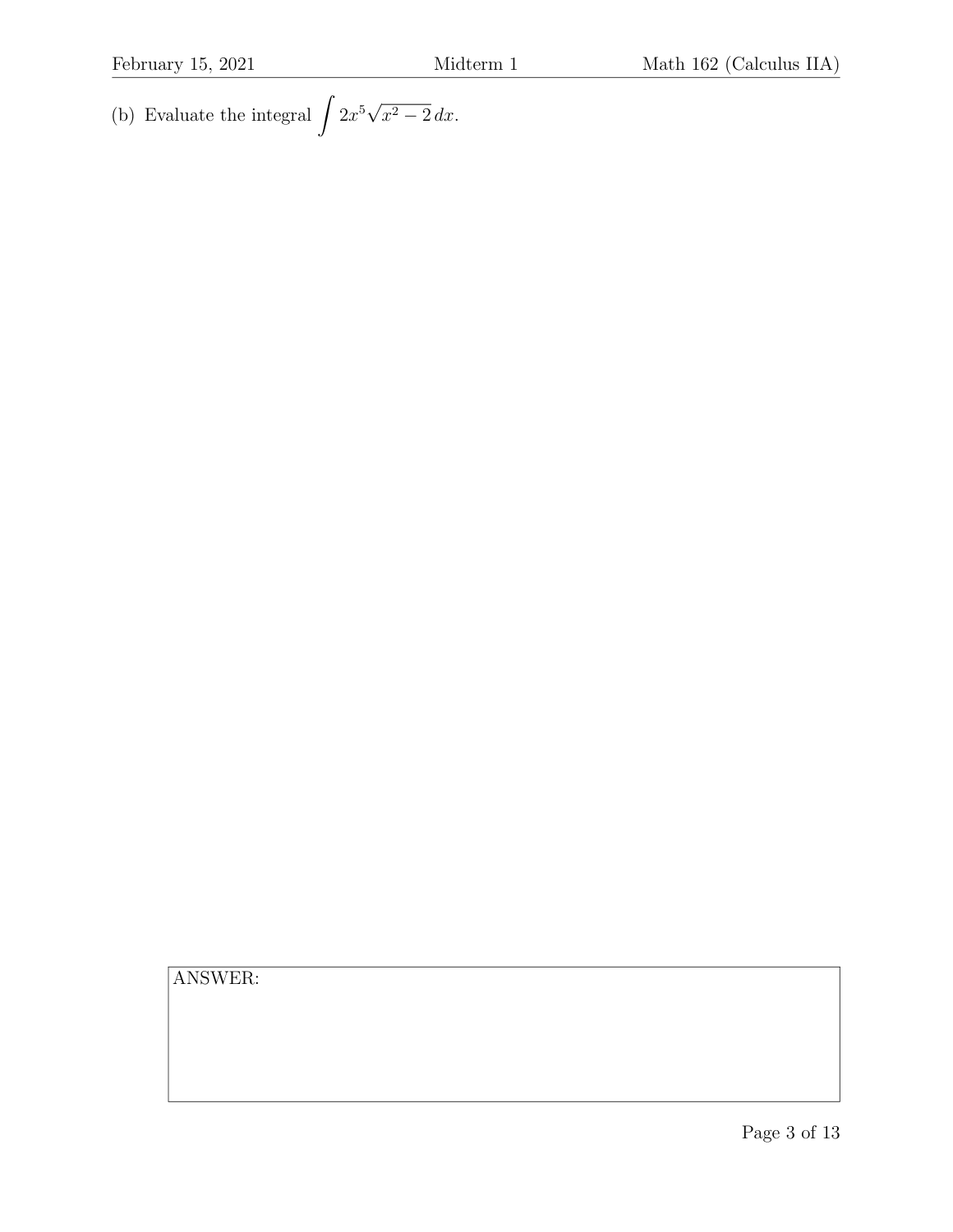(a) The lines  $y = x, y = x/3, y = 1$ , and  $y = 4$  enclose a region in the plane, as shown below:



What is the area of the region enclosed by the lines?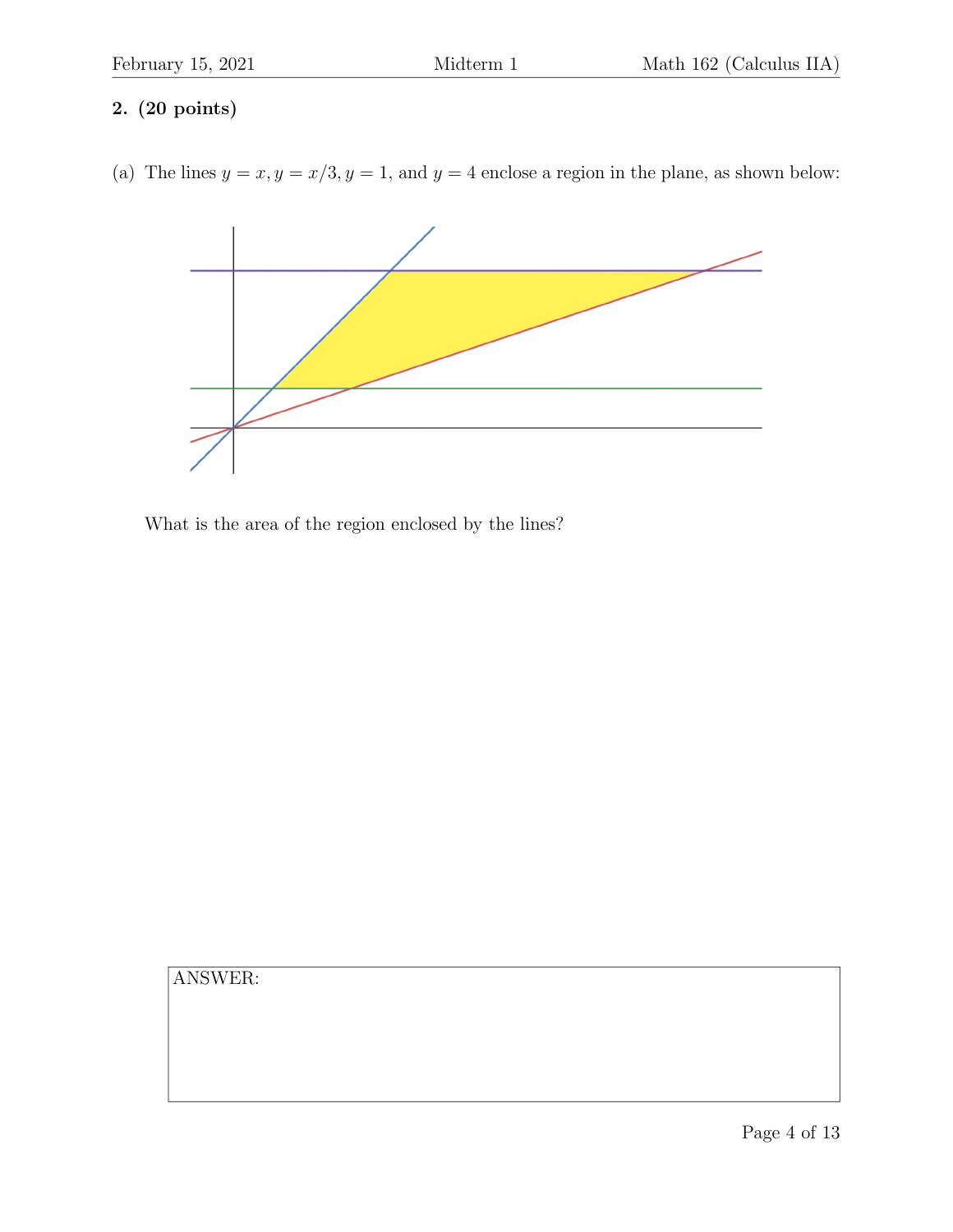(b) Find the value of  $c$  such that the horizontal line  $y = c$  divides the region from part (a) into two regions of equal area.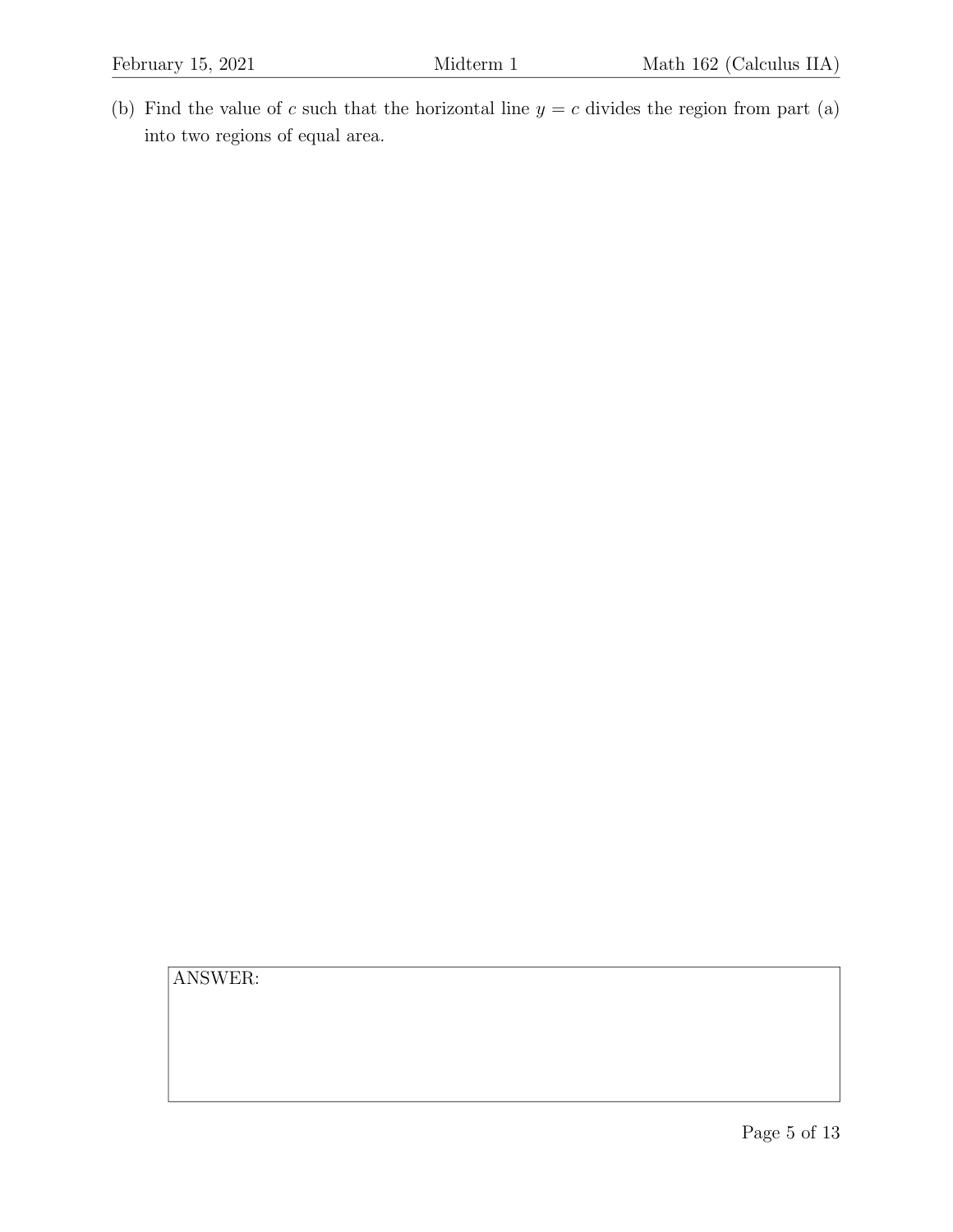(a) Consider the region in the first quadrant enclosed by the curve  $y = 3x - 2x^3$  and the line  $y = x$ . A sketch of the region is shown in the following graph:



Write down, but do not evaluate an integral expressing the volume of the solid obtained by revolving the region about the *y*-axis.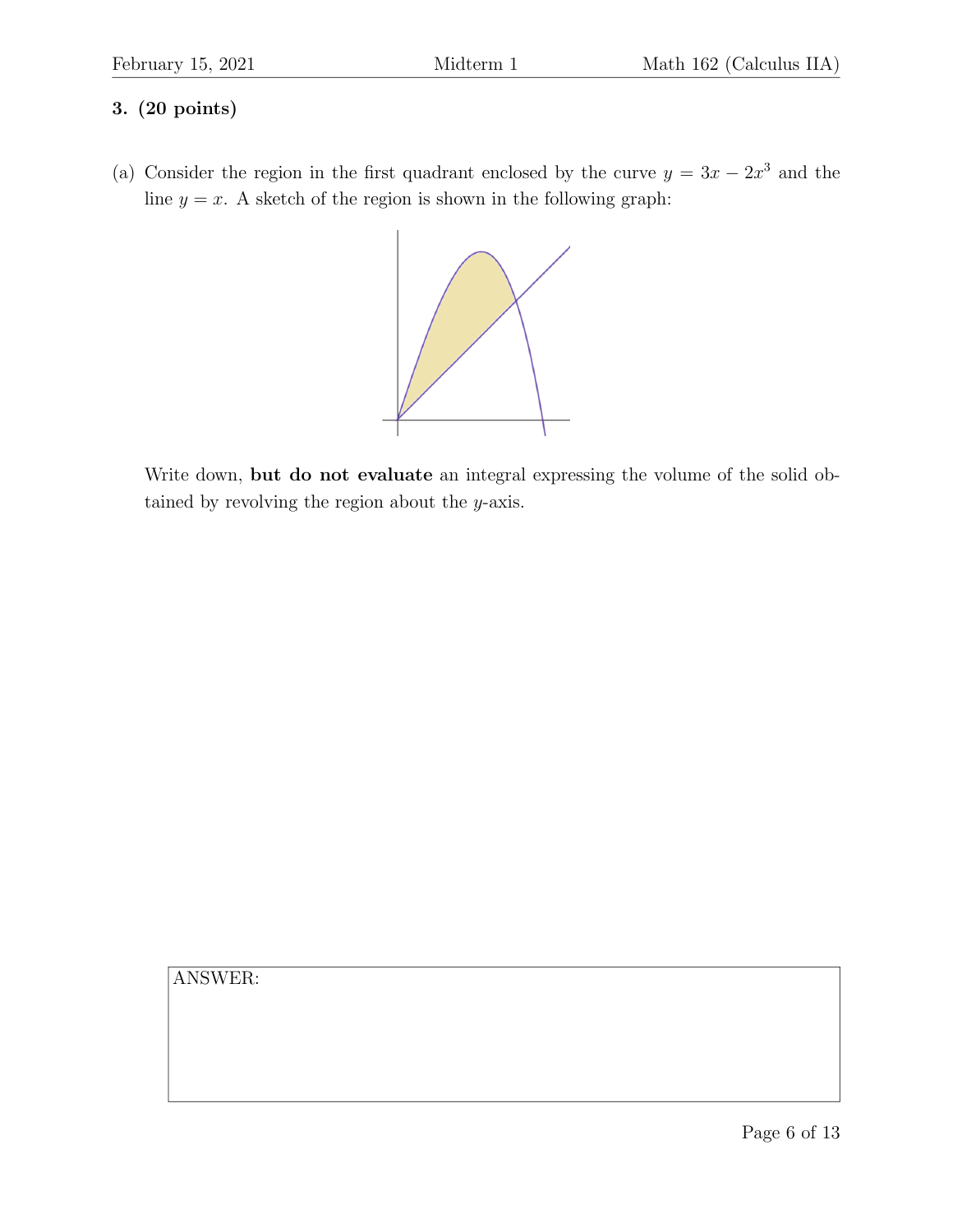(b) Consider the region enclosed by the curves  $y = sin(x)$  and  $y = 1 + cos(x)$ , and the lines  $x = \pi/2$  and  $x = \pi$ . A sketch of the region is shown in the following graph.



Write down, but do not evaluate an integral expressing the volume of the solid obtained by revolving the region about the line  $y = 1$ .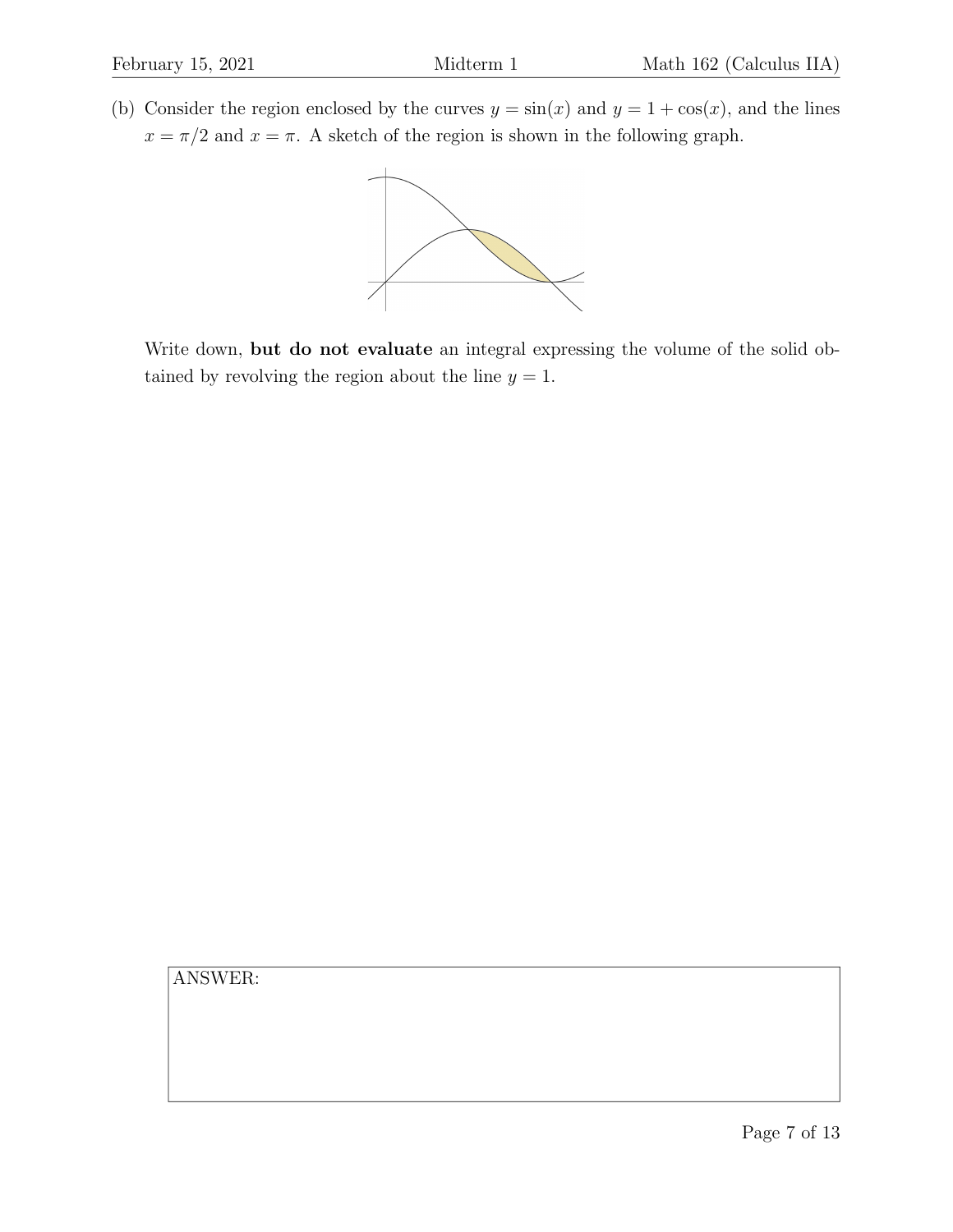A pool has a radius of 5 meters and a height of 4 meters. It is filled halfway with an unknown liquid. This liquid is then fully drained from the top of the pool, which takes  $1,800,000\pi$ Joules of energy. What is the density of the liquid? [Approximate gravity as 10 *m/s*<sup>2</sup>.]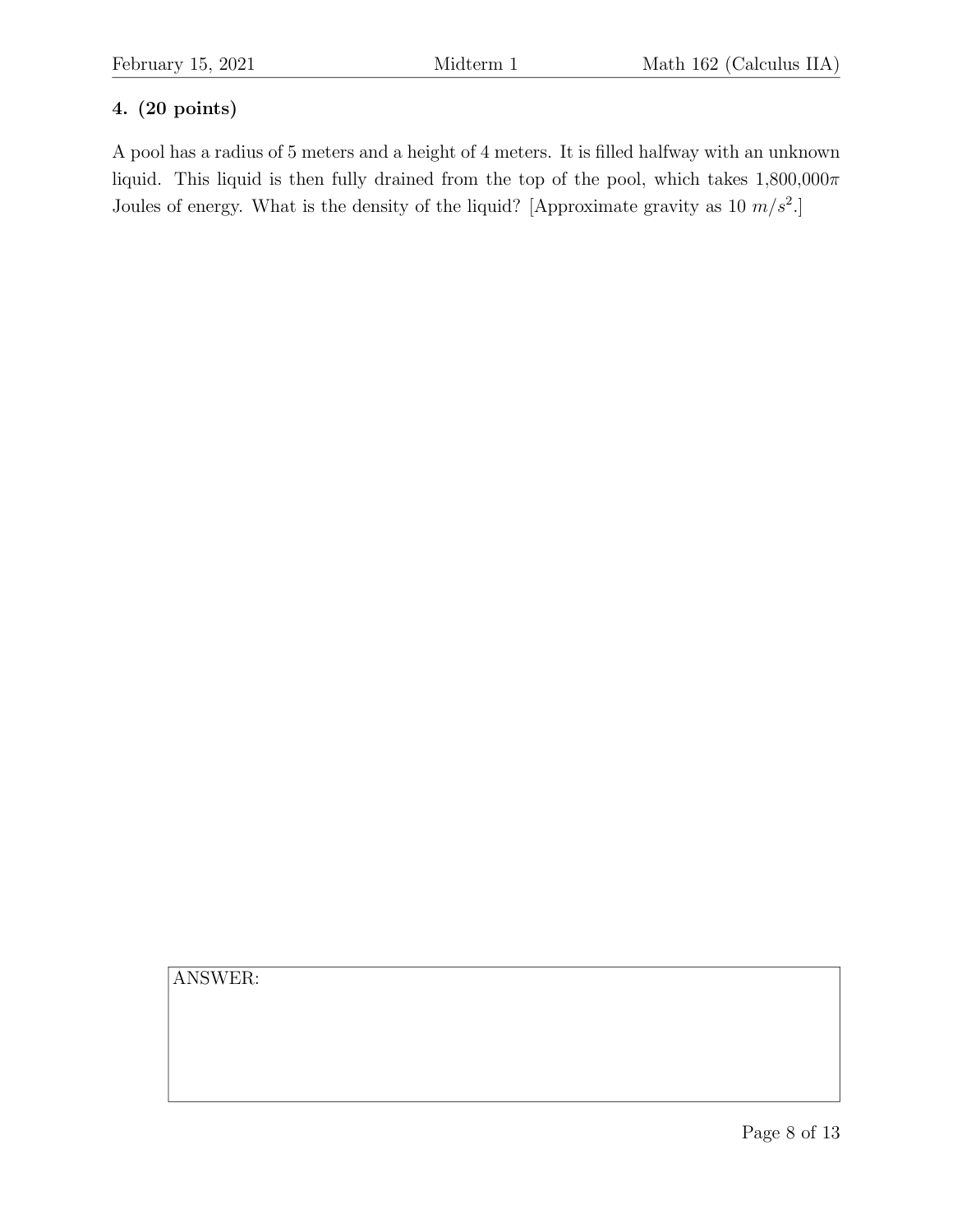(a) Use Integration by Parts to show that, for every integer  $n \geq 1$ ,

$$
\int (\ln x)^n dx = x(\ln x)^n - n \int (\ln x)^{n-1} dx.
$$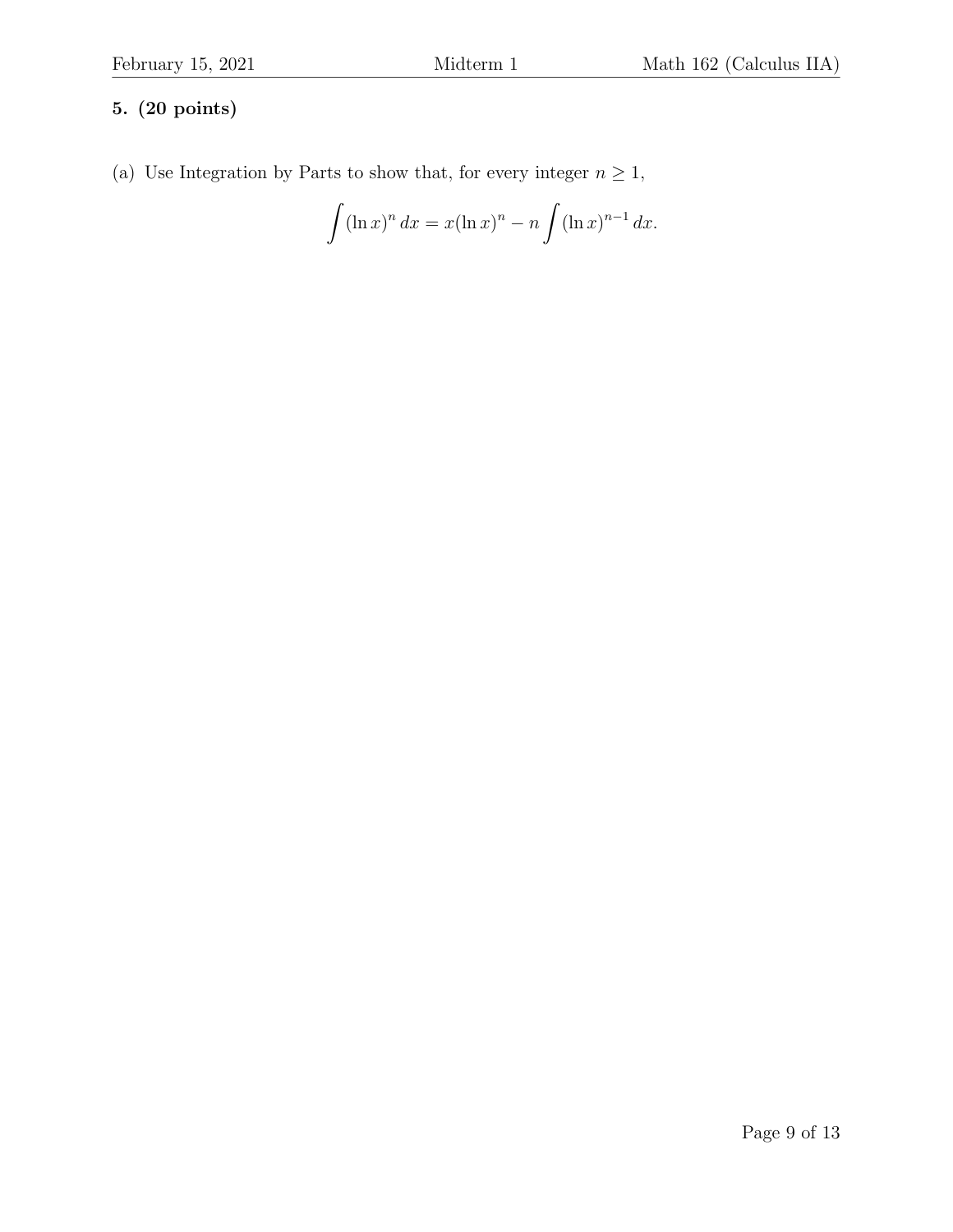(b) Use (a) to compute !  $ln x dx$ .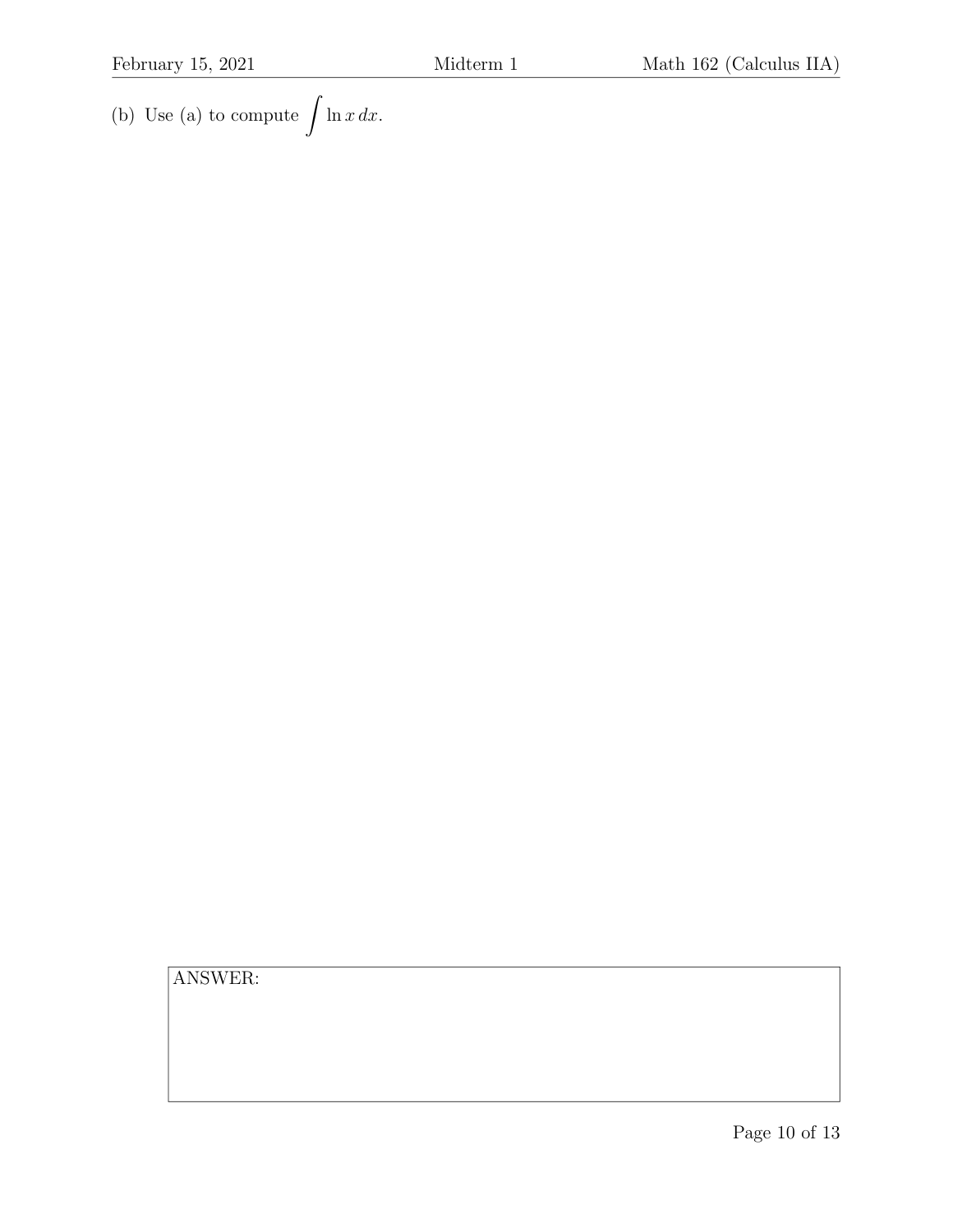(c) Use (a) and (b) to compute !!  $(\ln x)^2 dx$ .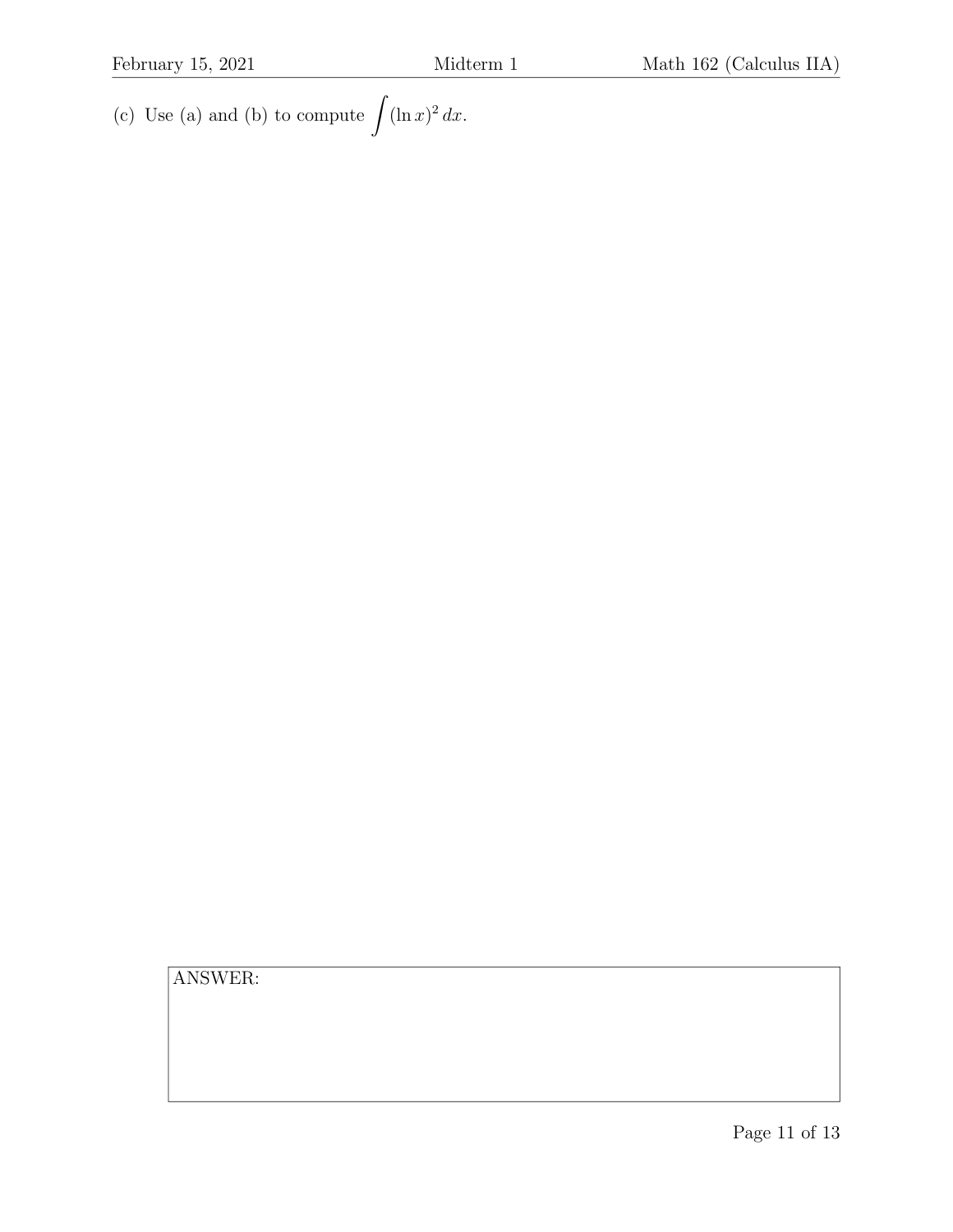Scratch paper